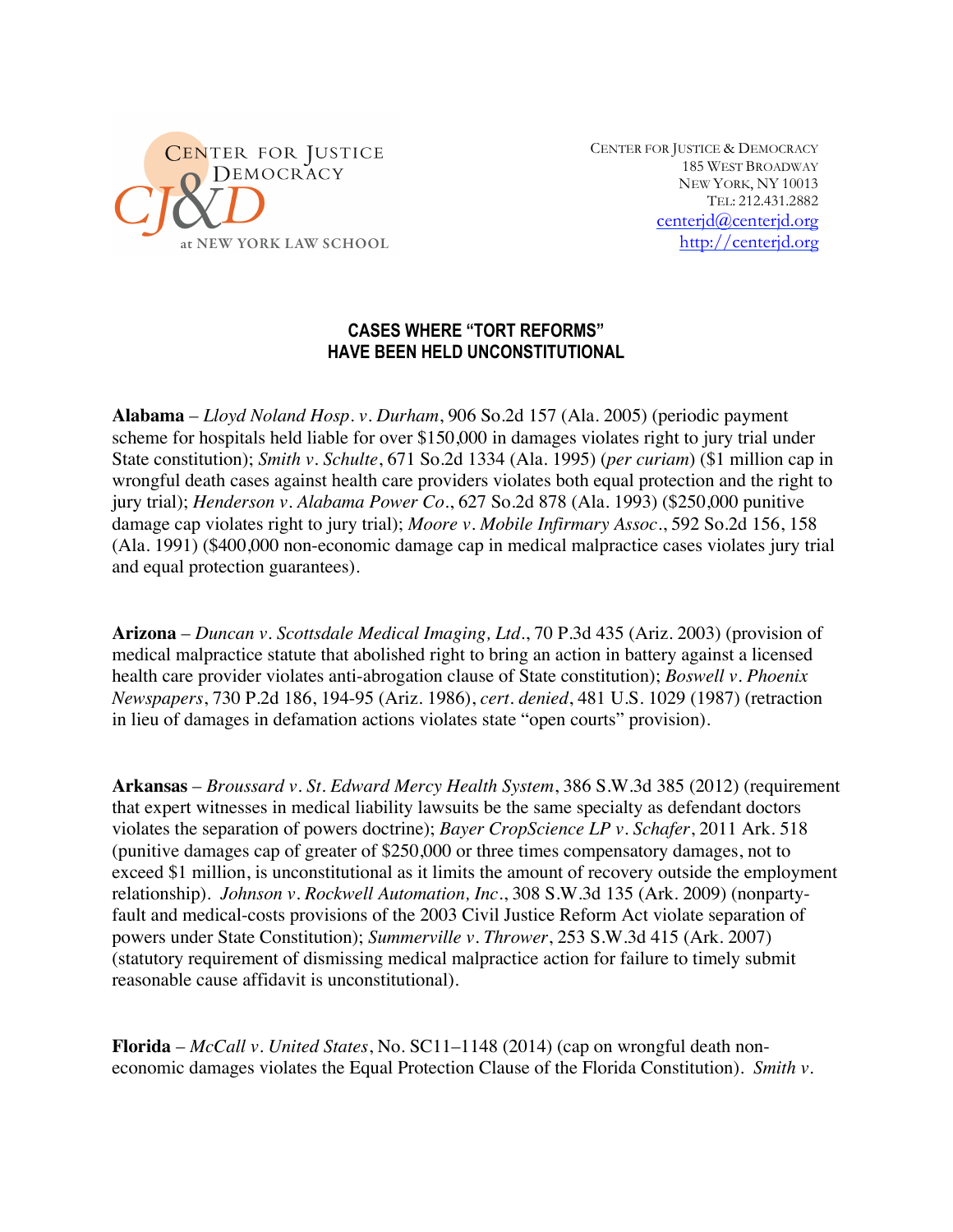*Dep't of Ins.*, 507 So.2d 1080, 1089-89 (Fla. 1987) (*per curiam*) (\$450,000 cap on non-economic damages recoverable in actions for personal injury violates open courts provision).

**Georgia** – *Atlanta Oculoplastic Surgery, P.C. v. Nestlehutt*, 691 S.E.2d 218 (Ga. 2010) (legislated cap on non-economic damages enacted as part of Georgia's "Tort Reform Act of 2005" violates State constitution's guarantee that "[t]he right to trial by jury shall remain inviolate"); *Denton v. Con-Way Southern Express, Inc.*, 402 S.E.2d 269 (Ga. 1991) (statute admitting collateral source payments violates right to a remedy); (overruled by *Grissom v. Gleason*, 418 S.E.2d 27 (1992) but as applied to corporate defendant); *McBride v. GM Corp.*, 737 F. Supp. 1563 (M.D. Ga. 1990) (law allowing only one punitive award in products liability cases violates Georgia and federal equal protection constitutional guarantees).

**Illinois** – *Lebron, a Minor v. Gottlieb Memorial Hospital*, 930 N.E.2d 895 (Ill. 2010) (limitations on non-economic damages violates constitutional separation of powers); *Best v. Taylor Machine Works*, 689 N.E.2d 1057 (Ill. 1997) (\$500,000 cap on non-economic damages was a legislative*remittitur*, in violation of the separation of powers doctrine, and constituted impermissible special legislation as did abolition of joint and several liability and discovery statutes which mandate unlimited disclosure of plaintiffs' medical information and records); *Wright v. Central Du Page Hosp. Ass'n*, 347 N.E.2d 736 (Ill. 1976) (\$500,000 cap unconstitutional as denial of equal protection).

**Indiana** – *Ledbetter v. Hunter*, 810 N.E.2d 1095, 1102 (Ind. 2004) (statute of limitations as applied to minors unconstitutional under privileges and immunities clause of State constitution).

**Kansas** – *Thompson v. KFB Insurance Co.*, 850 P.2d 773 (Kan. 1993) (allowing jury to consider collateral source benefits when prayer for relief is in excess of \$150,000 violates equal protection); *Mahomes-Vinson v. U.S.*, 751 F. Supp. 913 (D. Kan. 1990) (\$1 million overall damage cap and \$250,000 non-economic damage cap violates jury trial right); *Kansas Malpractice Victims Coalition v. Bell*, 757 P.2d 251 (Kan. 1988), overruled in part by *Bair v. Peck*, 811 P.2d 1176 (Kan. 1991) (medical malpractice damage caps violate jury trial and due process rights and constitute preestablished *remittitur*); *Farley v. Engleken*, 740 P.2d 1058 (Kan. 1987) (repeal of collateral source rule violates equal protection); *Wentling v. Medical Anesthesia Services, P.A.*, 701 P.2d 939 (Kan. 1985) (same).

**Kentucky** – *O'Bryan v. Hedgespeth*, 892 S.W.2d 571 (Ky. 1995) (statute admitting evidence of collateral source payments in personal injury cases violates separation of powers and exercises judicial powers to set rules of practice).

**Louisiana** – *Oliver v. Magnolia Clinic*, WL 4703880 (La. 2010) (Louisiana Medical Malpractice Act, which capped general damages at \$500,000, ruled unconstitutional); *Chamberlain v. State*,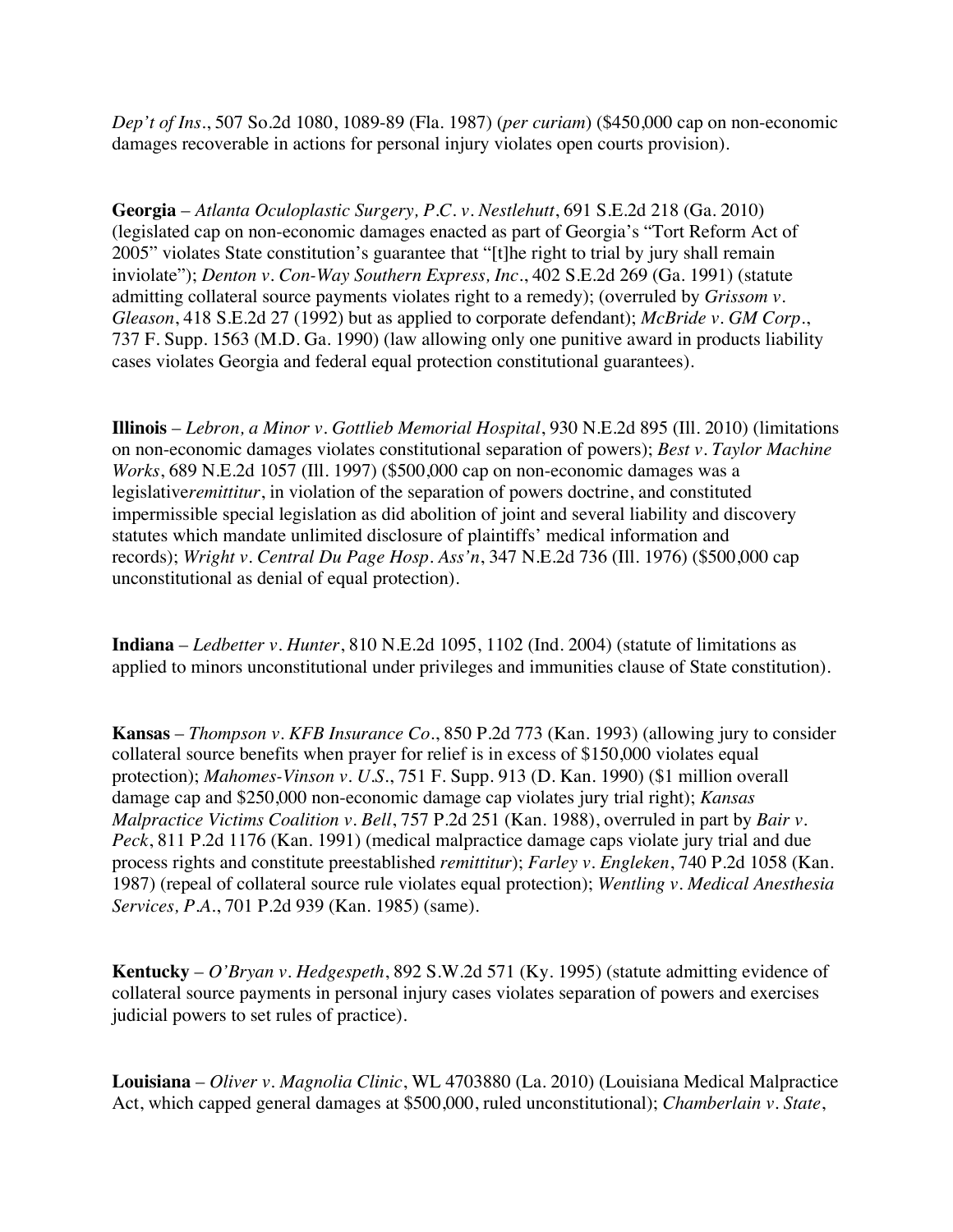624 So.2d 874, 988 (La. 1993), superceded by La. Const. Art. XII, Section 10(c) (\$500,000 ceiling on general damages recoverable in a personal injury suit against State violates right to remedy where sovereign immunity has been waived).

**Michigan** – *Park v. Detroit Free Press*, 72 Mich. 560, 566-67 (Mich. 1888) (retraction as alternative to the non-economic damages claimed in a libel cases violates right to a remedy).

**Missouri** – *Lewellen v. Franklin*, No. SC92871 (2014) (state's punitive damages cap totaling the greater of \$500,000 or five times the judgment's net amount violates right to jury trial); *Watts v. Lester E. Cox Medical Centers*, 376 S.W.3d 633 (2012) (state's \$350,000 cap on non-economic damages in medical liability cases violates the right to jury trial guaranteed by the Missouri Constitution). *Klotz v. St. Anthony's Medical Center*, 311 S.W.3d 752 (Mo. 2010) (in limited decision, application of new non-economic damages cap to causes of action filed after August 28, 2005 violates State constitutional prohibition on retrospective laws).

**New Hampshire** – *Brannigan v. Usitalo*, 587 A.2d 1232, 1237 (N.H. 1991) (\$875,000 limitation on non-economic damages recoverable in actions for personal injury violates equal protection);*Carson v. Mauer*, 424 A.2d 825, 836-38 (N.H. 1980) (abrogation of collateral source rule and \$250,000 non-economic damage cap in medical malpractice cases violate equal protection).

**New Mexico** – *Richardson v. Carnegie Library Restaurant, Inc.*, 763 P.2d 1153, 1164 (N.M. 1989) (\$50,000 damage cap in dramshop act violates equal protection); *Trujillo v. City of Albuquerque*, 125 N.M. 721, 733 (N.M. 1998) (New Mexico Tort Claims Act's cap invalidated because it does not serve an important government interest).

**North Dakota** – *Arneson v. Olson*, 270 N.W.2d 125, 135-36 (N.D. 1979) (\$300,000 limit on damages recoverable in medical malpractice actions violates state and federal equal protection guarantees).

**Ohio** – *Kiminski v. Metal & Wire Prods. Co.*, 175 Ohio App.3d 227 (2008) (portion of state's tort reform statute, R.C. 2745.01, which provided that employee could not recover against employer for employment intentional tort, unless employee could demonstrate that employer deliberately intended to harm employee, struck down as unconstitutional); *State ex rel. Ohio Academy of Trial Lawyers v. Sheward* 86 Ohio St.3d 451 (Ohio 1999) (\$250,000 non-economic damages cap, \$250,000 punitive damages cap, certificate of merit and modification of the collateral source rule violate separation of powers); *Zoppo v. Homestead Ins. Co.*, 71 Ohio St.3d 552 (1994) (caps violate right to jury trial); *Morris v. Savoy*, 576 N.E.2d 765 (Ohio 1991) (\$200,000 cap on malpractice general damages struck down on state due process grounds); *Jeanne v. Hawkes Hosp. of Mt. Carmel*, 598 N.E.2d 1174 (Ohio 1991) (\$200,000 cap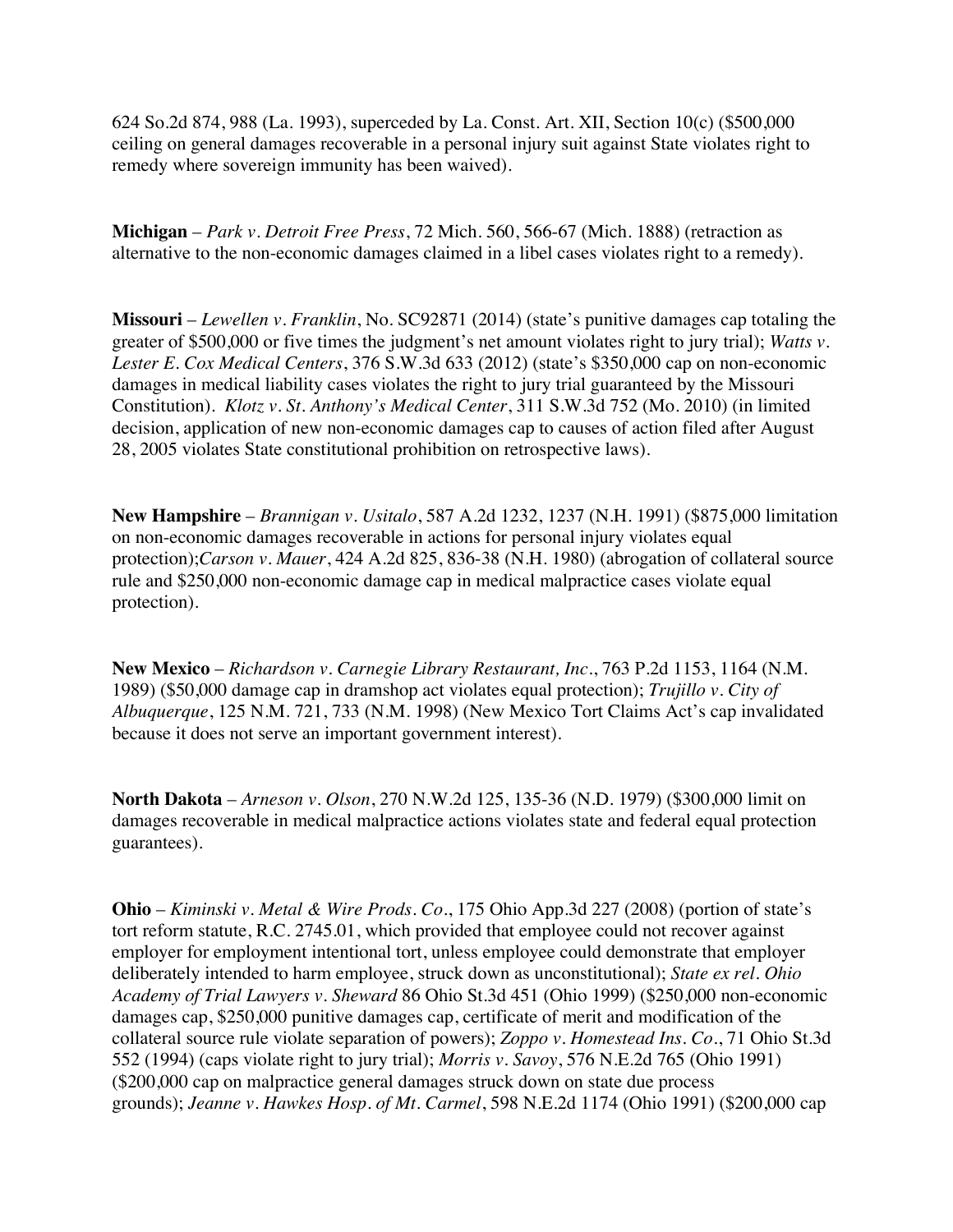on malpractice general damages struck down on equal protection grounds); *Duren v. Suburban Community Hosp.*, 495 N.E.2d 51 (1985) (limit on survivorship claim damages of \$200,000 unconstitutional under both State and Federal Constitution).

**Oklahoma** – *Wall v. Marouk*, 302 P.3d 775 (2013) (requiring the filing of an affidavit of merit in actions for professional negligence places an impermissible financial burden on access to the courts); *Douglas v. Cox Retirement Properties, Inc.,* 302 P.3d 789 (2013) ("Comprehensive Lawsuit Reform Act of 2009" violates the single-subject rule of the Oklahoma Constitution). *Zeier v. Zimmer. Inc.*, 152 P.3d 861 (Okla. 2006) (medical malpractice affidavit pleading requirement violates "special law" provision of the Oklahoma constitution).

**Oregon** – *Klutschkowski v. Peacehealth*, 354 Or 150 (2013) (\$500,000 non-economic damages cap in medical malpractice cases violates the right to jury trial guaranteed by the state Constitution). *Lakin v. Senco Products, Inc.*, 329 Ore. 62 (1999) (\$500,000 cap on non economic damages in personal injury and wrongful death actions violates jury trial right).

**Pennsylvania** – *DeWeese v. Weaver*, 880 A.2d 54 and 824 A.2d 364 (Pa. Commonwealth 2005) (joint liability reform amendment violates single subject rule of State Constitution).

**Rhode Island** – *Maguire v. Licht*, 2001 WL 1006060 (R.I. 2001) (provision allowing defense to introduce collateral source evidence so jury may reduce plaintiff's judgment accordingly held unconstitutional).

**South Carolina** – *Hanvey v. Oconee Memorial Hosp.*, 416 S.E.2d 623 (S.C. 1992) (statute limiting hospital's immunity to \$100,000 when other charities had \$200,000 limit violates equal protection).

**South Dakota** – *Knowles v. United States*, 544 N.W.2d 183 (S.D. 1996) (\$1 million medical malpractice compensatory damage cap violates substantive due process).

**Texas** – *Robinson v. Crown Cork & Seal Co., Inc.*, 2010 WL 4144587 (Tex.) (statutes limiting corporate successor liability for asbestos-related claims violate State constitutional prohibition against retroactive laws); *Lucas v. United States*, 757 S.W.2d 687, 690-92 (Tex. 1988) (\$500,000 cap for damages in medical malpractice actions violates State's open courts guarantee);*Waggoner v. Presbyterian Medical Center*, 647 F. Supp. 1102 (N.D. Tex. 1986) (\$500,000 cap on medical malpractice recoveries violates the equal protection clauses of both the State and Federal Constitutions and the open courts guarantee of the State Constitution); *Baptist Hosp. of Southeast Texas, Inc. v. Baber*, 672 S.W.2d 296 (Tex. 1984) (\$500,000 cap on hospital's malpractice liability violates equal protection).